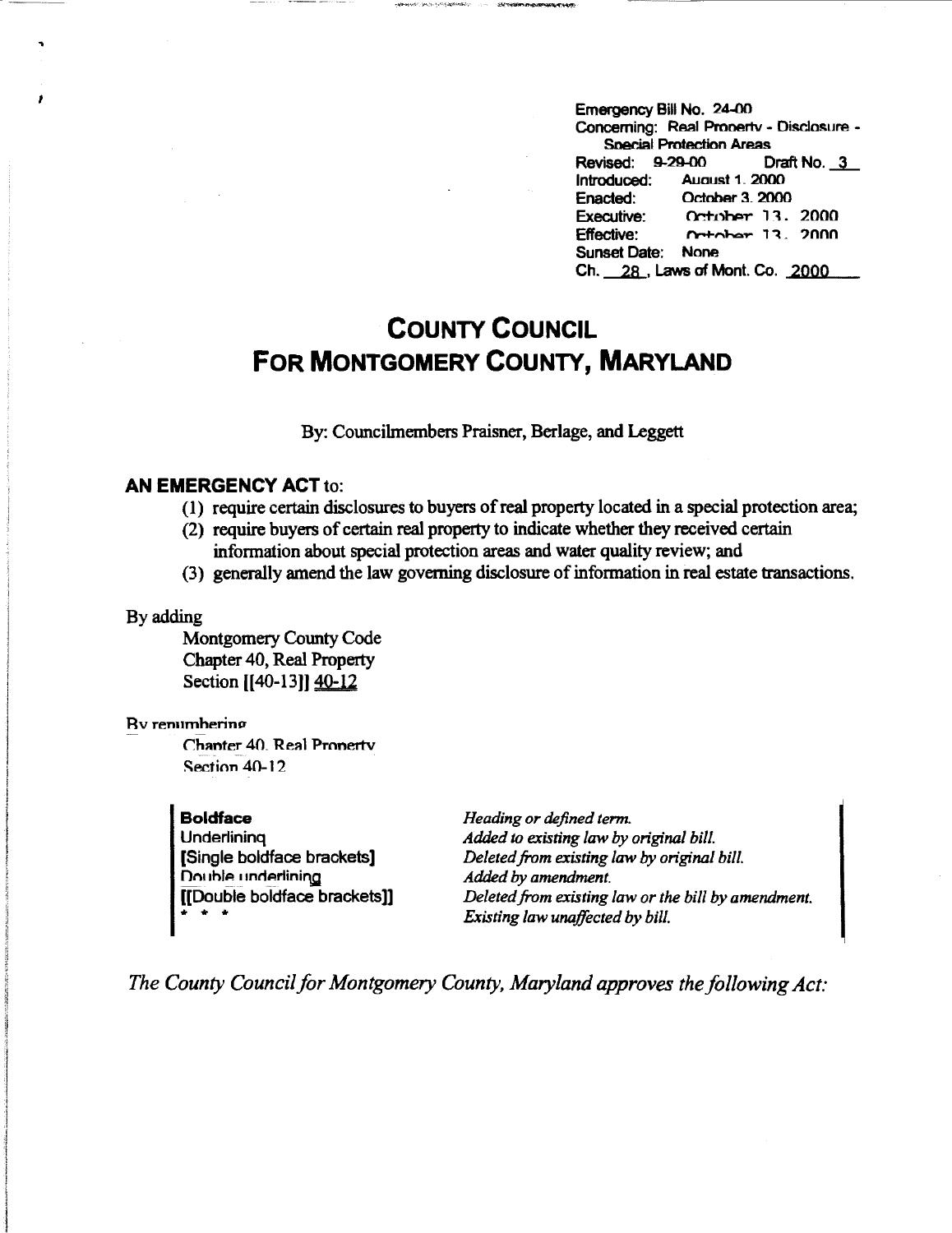$\sqrt{2}$ 

 $\mathcal{L}_{\mathcal{A}}$ 

| $\mathbf{1}$   | Sec. 1. Chapter 40 is amended by adding Section [[40-13]] 40-12 and                      |                                                                            |                                                                            |  |
|----------------|------------------------------------------------------------------------------------------|----------------------------------------------------------------------------|----------------------------------------------------------------------------|--|
| $\overline{2}$ | renumberino existino Section 40-12:                                                      |                                                                            |                                                                            |  |
| 3              | $[$ [40-13]] 40-12.                                                                      |                                                                            | [Reserved] Disclosure of Location in Special Protection Area.              |  |
| 4              | (a)                                                                                      |                                                                            | If any real property is located in an area designated as a special         |  |
| 5              |                                                                                          |                                                                            | protection area under Section 19-62, the seller must disclose that fact to |  |
| 6              |                                                                                          |                                                                            | each prospective buyer before the buyer signs a contract for the sale of   |  |
| 7              |                                                                                          | the property.                                                              |                                                                            |  |
| 8              | <u>(b)</u>                                                                               | A prospective buyer must indicate, by signing an addendum to the           |                                                                            |  |
| 9              |                                                                                          | contract or a separate section of the contract printed in boldface type in |                                                                            |  |
| 10             |                                                                                          | a clearly demarcated box, that:                                            |                                                                            |  |
| 11             |                                                                                          | $\Omega$                                                                   | the seller has provided the information required by subsection (a);        |  |
| 12             |                                                                                          |                                                                            | and                                                                        |  |
| 13             |                                                                                          | (2)                                                                        | the buyer understands that special water quality measures [are             |  |
| 14             |                                                                                          |                                                                            | required as part of a proposed development plan, diagrammatic              |  |
| 15             |                                                                                          |                                                                            | plan, schematic development plan, project plan, preliminary plan           |  |
| 16             |                                                                                          |                                                                            | of subdivision. site plan, or special exception. as provided in            |  |
| 17             |                                                                                          |                                                                            | Section 19-64]] and certain restrictions on land uses and                  |  |
| 18             |                                                                                          |                                                                            | imnervious surfaces may annly to this pronerty.                            |  |
| 19             | [[40-12]] 40-13. Other disclosure requirements not affected.                             |                                                                            |                                                                            |  |
| 20             | This Article does not supersede or otherwise affect any duty of a property               |                                                                            |                                                                            |  |
| 21             | seller, real estate agent, or broker to fully disclose all specific facts relevant to or |                                                                            |                                                                            |  |
| 22             | affecting any property, imposed by any other law or regulation or any common law         |                                                                            |                                                                            |  |
| 23             | principle.                                                                               |                                                                            |                                                                            |  |
| 24             |                                                                                          |                                                                            | Sec. 2. Emergency Effective Date.                                          |  |